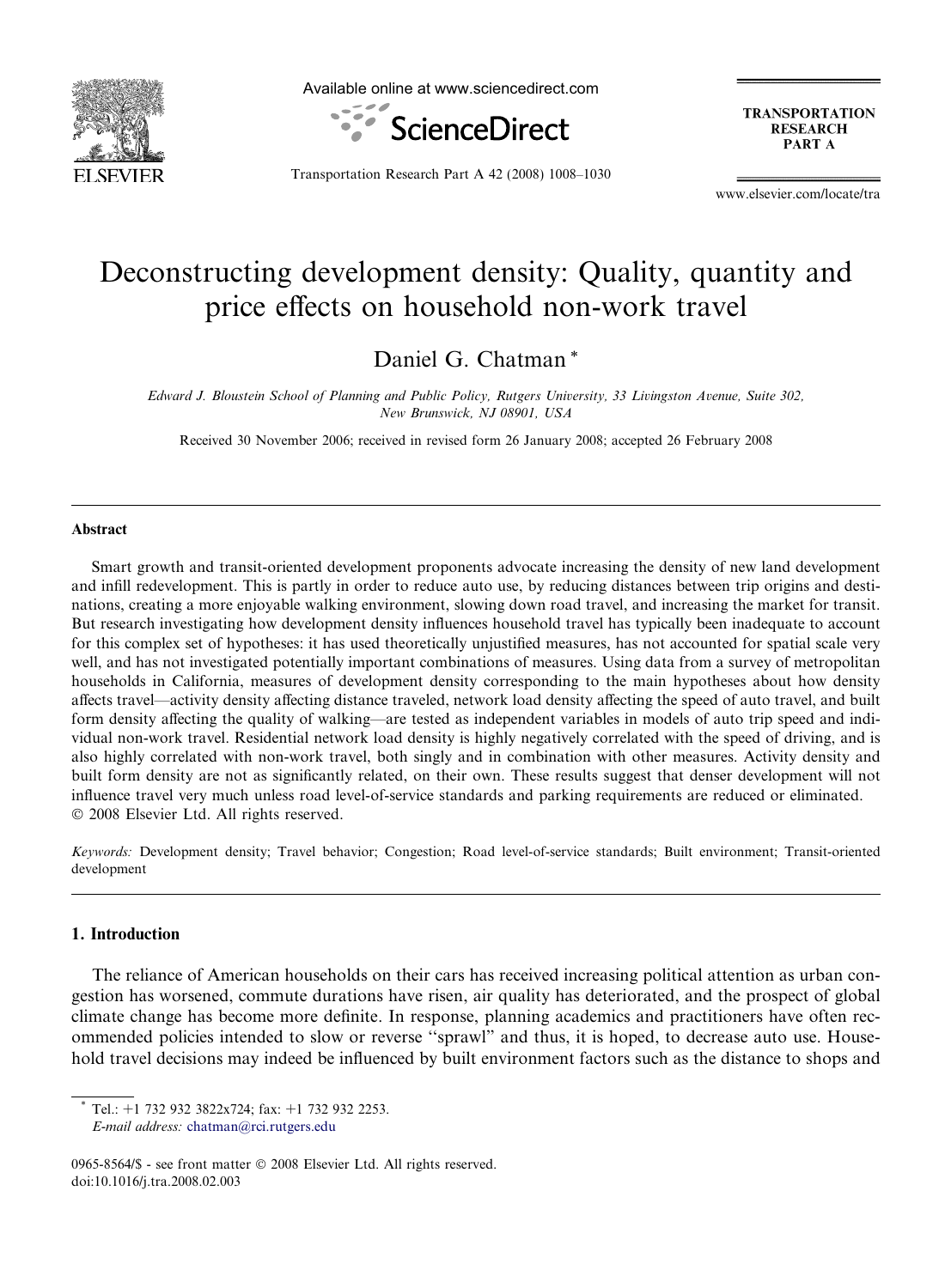services, the structural density of buildings, transit access, and freeway capacity. But there is considerable scholarly disagreement about the nature and magnitude of such influences ([Badoe and Miller, 2000; Boarnet](#page--1-0) [and Crane, 2001b\)](#page--1-0), despite more than a hundred empirical studies on the topic ([Crane, 2000; Ewing and Cer](#page--1-0)[vero, 2001](#page--1-0)). One explanation for the mixed findings within the empirical literature is the lack of a clear rationale for choosing built environment measures. Development density is a central example. It is typically measured as gross population density, and sometimes as gross employment density, partly for convenience and partly guided by precedent. [Pushkarev and Zupan \(1977\)](#page--1-0) may have initiated the tradition in their seminal study of rail and bus system performance in the New York metropolitan area, finding a strong relationship between the number of residents per gross land area and transit ridership. But the gross population density measure, problematic even in predicting markets for transit commuting, is less sensible still as a basis for understanding either non-work travel or travel by non-transit modes. Segregated residential areas have higher gross population density ceteris paribus, as well as possibly having less frequent transit service, fewer activities within walking distance, wider streets, and more ample parking. Gross population density may or may not be correlated with congestion, the availability of activities, or the quality of the walking environment in any given metropolitan area or sub-area, in part due to variance in the era of development, current and historical land use policies, road network capacity, and the regional economy.

Aggregate studies of household travel using cities or sub-metro areas as units of analysis have generally found an inverse relationship between development density (typically measured as gross population density) and auto use ([Dunphy and Fisher, 1996; Kockelman, 1995; Newman and Kenworthy, 1999\)](#page--1-0). Other recent controlled studies have found a strong correlation between urban area population density and area-wide measures of congestion ([Hahn et al., 2002; Sarzynski et al., 2006](#page--1-0)). Aggregate analyses focusing on smaller areas, such as employment sites, Census tracts, and sub-cities, have generally also found correlations between gross employment or population density, higher alternative mode use, lower auto use, or lower auto ownership (e.g., [Cervero, 1988; Dunphy and Fisher, 1996; Holtzclaw, 1994; Messenger and Ewing, 1996\)](#page--1-0). Some of these aggregate analyses have controlled for transportation capacity measures such as freeway supply, transit supply, and freeway congestion (e.g., [Cervero, 1989; Hahn et al., 2002; Sarzynski et al., 2006\)](#page--1-0), but because cities are likely heterogeneous along unobserved dimensions that correlate with observed variables, these analyses may not be sufficiently controlled.

Studies using disaggregate data about individual or household travel are better able to account for heterogeneity within and between places, but such studies also have typically relied on gross population or employment density measures that may function as proxies for several unobserved correlates. These studies have sometimes found statistically significant relationships between measures of household travel and gross employment density, gross population density, or a combination of both (e.g., [Boarnet and Greenwald,](#page--1-0) [2000; Boarnet and Sarmiento, 1998; Crane and Crepeau, 1998; Ewing, 1995; Frank and Pivo, 1994](#page--1-0)). However, the disaggregate studies have mixed results in comparison to aggregate studies. In some cases other land use measures (e.g., accessibility indexes) are more significant in controlled models, and the density measures are either not significant or of arguably marginal significance ([Ewing et al., 1996; Kockelman, 1995; Levinson](#page--1-0) [and Kumar, 1997;](#page--1-0) Pickrell and Schimek, as reported in [Pickrell, 1999; Schimek, 1996; Sun et al., 1998](#page--1-0)).

Gross population density is the standard measure, but in fact measuring development density presents a complex set of choices [\(Churchman, 1999\)](#page--1-0): different numerators (e.g., structures, population, employment by type, roads), different divisors (e.g., gross land area, land area net of roads and parking, developed land area, land area by development type, transportation network capacity), and scales ranging from the Census block to the metropolitan area. Choosing from this potential set of measures should be systematic rather than based on convenience, as different density types can be expected to have qualitatively and quantitatively different effects on available travel choices.

Even methodologically sophisticated and recent research has tended to use population density or net residential density in an *ad hoc* fashion, either to represent several hypothesized effects simultaneously or merely as a control variable without clear justification (e.g., [Boarnet and Greenwald, 2000; Frank et al., 2004; Giuliano and](#page--1-0) [Narayan, 2003; Naess, 2006; Schimek, 1996\)](#page--1-0). And though smaller areas are likely to matter more for nonmotorized travel than for auto and bus travel, only recently has there been any systematic attention paid to scale when measuring the built environment's relationship with different modes of travel (Zhang and Kukadia, 2005).